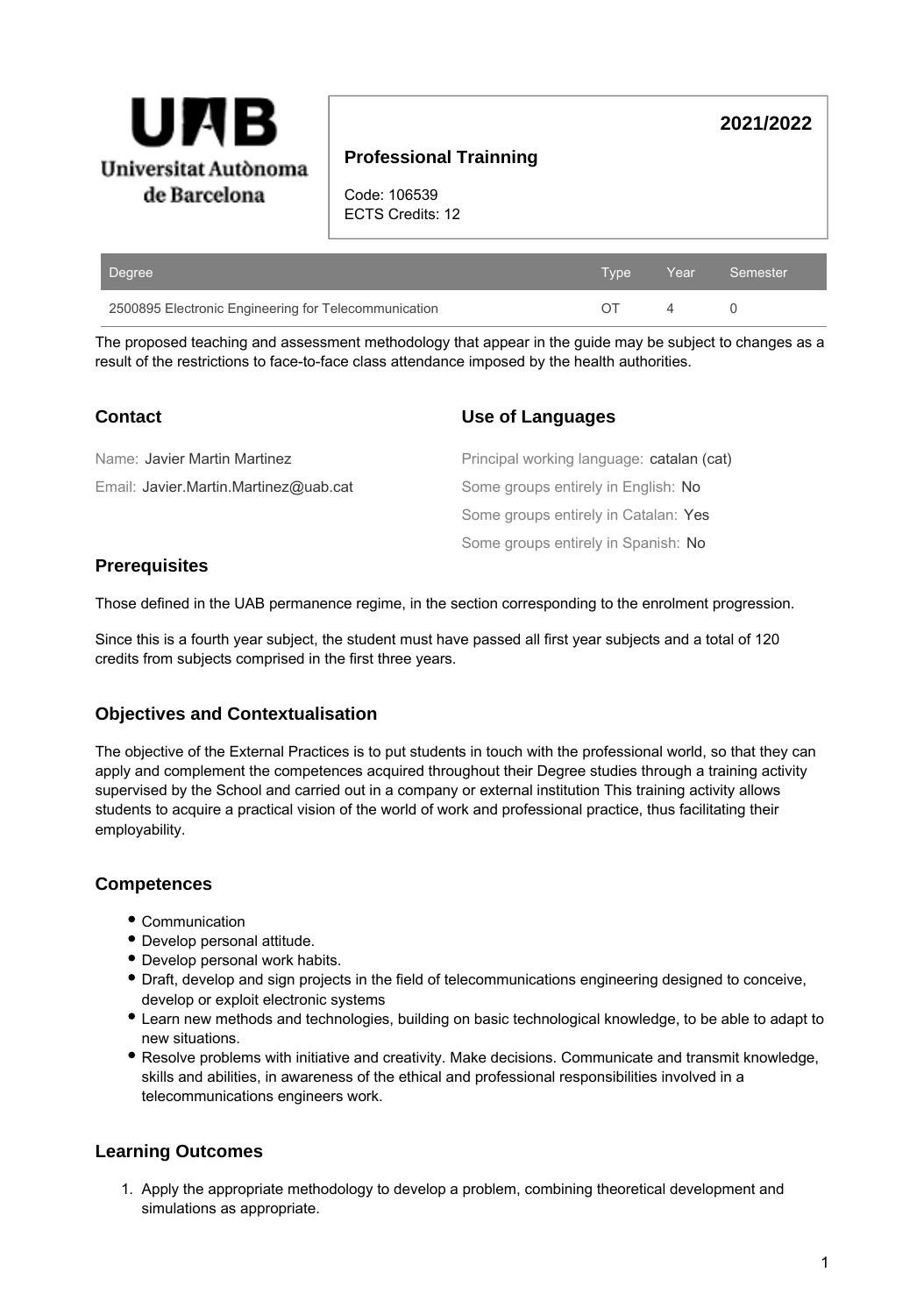- 2. Develop curiosity and creativity.
- 3. Develop independent learning strategies.
- 4. Efficiently use ICT for the communication and transmission of ideas and results.
- 5. Evaluate project results and compare them with similar results from external sources and identify new contributions by the project to current knowledge on the subject.
- 6. Generate innovative and competitive proposals in professional activity.
- 7. Identify the specific objectives of the project
- 8. Maintain a proactive and dynamic attitude with regard to ones own professional career, personal growth and continuing education. Have the will to overcome difficulties.
- 9. Manage available time and resources. Work in an organised manner.
- 10. Manage information by critically incorporating the innovations of ones professional field, and analysing future trends.
- 11. Plan a project using a Gantt chart

## **Content**

The contents of the internship will be determined by the work plan that will be agreed between the company, the student and the academic tutor. In order to approve the proposed work plan, the contents must be adapted:

- To the profile and the academic situation of the student.
- To the specific competences of the undergraduate degree in telecommunication systems engineering.

Important: Work plans written in a generic manner and without a clear list of tasks with competencies in the field of telecommunication engineering will be rejected.

## **Methodology**

#### Internship announcements

Three possible sources of offers are available:

- 1. Proposals from the School of Engineering, for placements in collaborating organisations. Offers are posted in the Coordinació module at the Campus Virtual.
- 2. Offers of non-curricular placements made by the "Servei d'Ocupabilitat de la UAB" (employment service). The coordinator verifies that the training project meets the subject's needs in terms of its competences and characteristics. An agreement on curricular placements must be drawn up between the School and the company, and signed.
- 3. Proposals from students themselves through direct contact with a company or based on an offer posted on online platforms or social networks. Before signing the agreement and starting the placement, the coordinator has to confirm that the training project meets the requirements of the subject.

#### Internship duration

The duration of curricular internship agreements must be for a total of 300 hours.

Annotation: Within the schedule set by the centre or degree programme, 15 minutes of one class will be reserved for students to evaluate their lecturers and their courses or modules through questionnaires.

# **Activities**

| Title            | Hours | <b>ECTS</b> | <b>Learning Outcomes</b> |
|------------------|-------|-------------|--------------------------|
| Type: Supervised |       |             |                          |